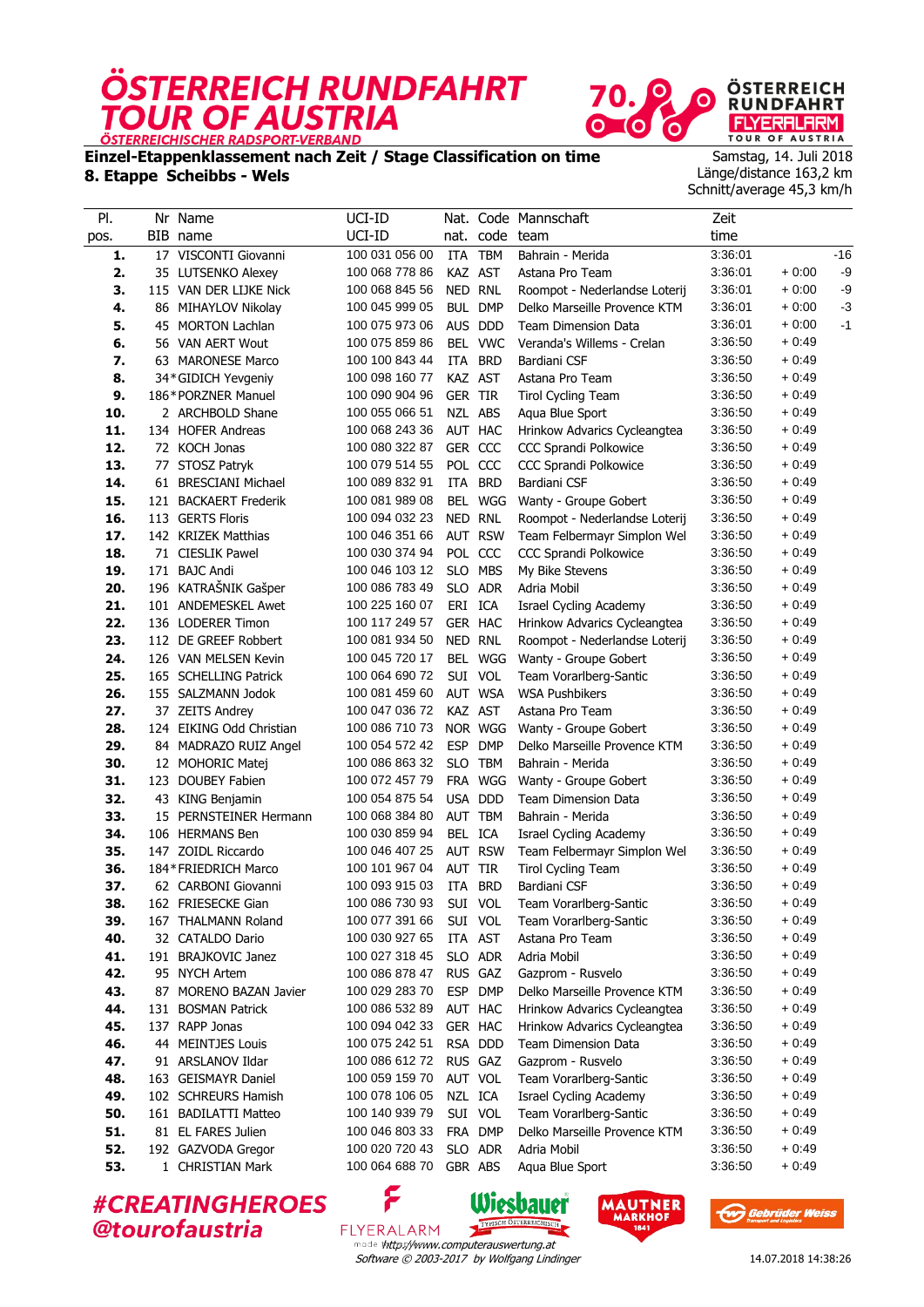|            | <i><b>‡CREATINGHEROES</b></i>       | ۶                                |                    |                | Wiesbauer<br><b>MAUTNER</b>                             |                    |                  |
|------------|-------------------------------------|----------------------------------|--------------------|----------------|---------------------------------------------------------|--------------------|------------------|
|            |                                     |                                  |                    |                | Karanzzait/Finiching daadling 2.57.27                   |                    |                  |
| 115.       | 22*CARDONA TABARES Julian           | 100 096 893 71                   | COL EFD            |                | Team EF Education First - Dra                           | 3:46:06            | $+10:05$         |
| 114.       | 116 VAN EMPEL Etienne               | 100 086 535 92                   | NED RNL            |                | Roompot - Nederlandse Loterij                           | 3:44:15            | $+8.14$          |
| 113.       | 66 STERBINI Simone                  | 100 086 960 32                   | ITA                | <b>BRD</b>     | Bardiani CSF                                            | 3:44:15            | $+8.14$          |
| 112.       | 144*MANGERTSEDER Matthias           | 100 157 670 29                   |                    | <b>GER RSW</b> | Team Felbermayr Simplon Wel                             | 3:44:11            | + 8:10           |
| 111.       | 51 LIVYNS Arjen                     | 100 112 368 26                   |                    | BEL VWC        | Veranda's Willems - Crelan                              | 3:42:51            | + 6:50           |
| 110.       | 54 DUIJN Huub                       | 100 028 335 92                   |                    | NED VWC        | Veranda's Willems - Crelan                              | 3:41:13            | $+5:12$          |
| 109.       | 16 SIUTSOU Kanstantsin              | 100 032 428 14                   | BLR TBM            |                | Bahrain - Merida                                        | 3:41:13            | + 5:12           |
| 108.       | 27 OWEN Logan                       | 100 080 191 53                   | USA EFD            |                | Team EF Education First - Dra                           | 3:40:18            | + 4:17           |
| 107.       | 5 KONING Peter                      | 100 060 649 08                   | NED ABS            |                | Aqua Blue Sport                                         | 3:39:28            | + 3:27           |
| 106.       | 97 SHALUNOV Evgeny                  | 100 067 953 37                   | RUS GAZ            |                | Gazprom - Rusvelo                                       | 3:36:50            | + 0:49           |
| 105.       | 104 EARLE Nathan                    | 100 057 764 33                   | AUS ICA            |                | Israel Cycling Academy                                  | 3:38:23            | $+2:22$          |
| 104.       | 194 GROŠELJ Žiga                    | 100 079 731 78                   |                    | SLO ADR        | Adria Mobil                                             | 3:38:23            | + 2:22           |
| 103.       | 157 VERGAERDE Otto                  | 100 077 497 75                   |                    | BEL WSA        | <b>WSA Pushbikers</b>                                   | 3:37:46            | + 1:45           |
| 102.       | 127 VANSPEYBROUCK Pieter            | 100 032 256 36                   |                    | BEL WGG        | Wanty - Groupe Gobert                                   | 3:37:46            | + 1:45           |
| 101.       | 25 LANGEVELD Sebastian              | 100 028 337 94                   | NED EFD            |                | Team EF Education First - Dra                           | 3:37:46            | + 1:45           |
| 100.       | 64 ORSINI Umberto                   | 100 086 884 53                   |                    | ITA BRD        | Bardiani CSF                                            | 3:37:43            | + 1:42           |
| 99.        | 26 MAGNUSSON Kim                    | 100 068 842 53                   | SWE EFD            |                | Team EF Education First - Dra                           | 3:37:43            | + 1:42           |
| 98.        | 133 GRAF Andreas                    | 100 029 316 06                   | AUT HAC            |                | Hrinkow Advarics Cycleangtea                            | 3:37:43            | + 1:42           |
| 97.        | 6 KREDER Michel                     | 100 032 067 41                   | NED ABS            |                | Aqua Blue Sport                                         | 3:37:43            | $+1:42$          |
| 96.        | 31 BIZHIGITOV Zhandos               | 100 072 193 09                   | KAZ AST            |                | Astana Pro Team                                         | 3:37:43            | + 1:42           |
| 95.        | 4 GATE Aaron                        | 100 044 055 01                   | NZL ABS            |                | Aqua Blue Sport                                         | 3:37:43            | + 1:42           |
| 94.        | 3 FENN Andrew                       | 100 060 643 02                   | GBR ABS            |                | Aqua Blue Sport                                         | 3:37:43            | + 1:42           |
| 93.        | 24 DOCKER Mitchell                  | 100 030 328 48                   | <b>AUS</b>         | EFD            | Team EF Education First - Dra                           | 3:37:38            | $+1:37$          |
| 92.        | 145 RABITSCH Stephan                | 100 071 686 84                   |                    | <b>AUT RSW</b> | Team Felbermayr Simplon Wel                             | 3:37:38            | $+1:37$          |
| 91.        | 111 BUDDING Martijn                 | 100 079 505 46                   | NED RNL            |                | Roompot - Nederlandse Loterij                           | 3:37:19            | + 1:18           |
| 90.        | 146 SCHLEMMER Lukas                 | 100 086 940 12                   |                    | <b>AUT RSW</b> | Team Felbermayr Simplon Wel                             | 3:37:19            | $+1:18$          |
| 89.        | 117 WEENING Pieter                  | 100 022 049 14                   | NED RNL            |                | Roompot - Nederlandse Loterij                           | 3:37:19            | $+1:18$          |
| 88.        | 85 MARTINEZ Yannick                 | 100 033 893 24                   |                    | FRA DMP        | Delko Marseille Provence KTM                            | 3:37:19            | $+1:18$          |
| 87.        | 195*JARC Aljaž                      | 100 153 272 93                   | SLO ADR            |                | Adria Mobil                                             | 3:37:19            | $+1:18$          |
| 86.        | 42 JANSE VAN RENSBURG Jacq          | 100 032 261 41                   |                    | RSA DDD        | Team Dimension Data                                     | 3:37:19            | $+1:18$          |
| 85.        | 13 NIBALI Antonio                   | 100 093 922 10                   |                    | ITA TBM        | Bahrain - Merida                                        | 3:37:19            | $+1:18$          |
| 84.        | 36 ZAKHAROV Artyom                  | 100 068 955 69                   | KAZ AST            |                | Astana Pro Team                                         | 3:37:19            | $+1:18$          |
| 83.        | 143 LEHNER Daniel                   | 100 086 531 88                   |                    | <b>AUT RSW</b> | Team Felbermayr Simplon Wel                             | 3:37:11            | + 1:10           |
| 82.        | 193 GOLCER Jure                     | 100 026 189 80                   |                    | SLO ADR        | Adria Mobil                                             | 3:37:11            | $+1:10$          |
| 81.        | 183*KNAPP Daniel                    | 100 146 409 20                   | AUT TIR            |                | <b>Tirol Cycling Team</b>                               | 3:37:11            | $+1:10$          |
| 80.        | 23 CLARKE William                   | 100 066 065 89                   | AUS EFD            |                | Team EF Education First - Dra                           | 3:37:11            | $+1:10$          |
| 79.        | 76 SCHLEGEL Michal                  | 100 086 590 50                   | CZE CCC            |                | CCC Sprandi Polkowice                                   | 3:36:59            | $+0.58$          |
| 78.        | 11 GASPAROTTO Enrico                | 100 023 504 14                   |                    | ITA TBM        | Bahrain - Merida                                        | 3:36:59            | $+0.58$          |
| 77.        | 52 DE WITTE Mathias                 | 100 127 488 14                   |                    | BEL VWC        | Veranda's Willems - Crelan                              | 3:36:59            | $+0.58$          |
| 76.        | 107 NIV Guy                         | 100 078 822 42                   | ISR ICA            |                | Israel Cycling Academy                                  | 3:36:59            | $+0.58$          |
| 75.        | 57 WAEYTENS Zico                    | 100 064 668 50                   |                    | BEL VWC        | Veranda's Willems - Crelan                              | 3:36:59            | $+0.58$          |
| 74.        | 55*LEYSEN Senne                     | 100 100 909 13                   |                    | BEL VWC        | Veranda's Willems - Crelan                              | 3:36:59            | + 0:58           |
| 73.        | 125 MCNALLY Mark                    | 100 053 902 51                   |                    | GBR WGG        | Wanty - Groupe Gobert                                   | 3:36:59            | $+0.58$          |
| 72.        | 46 THWAITES Scott                   | 100 056 174 92                   |                    | GBR DDD        | Team Dimension Data                                     | 3:36:59            | $+0.58$          |
| 71.        | 47 VAN ZYL Johann                   | 100 064 870 58                   |                    | RSA DDD        | <b>Team Dimension Data</b>                              | 3:36:59            | $+0.58$          |
| 70.        | 94 LAGUTIN Sergey                   | 100 023 020 15                   | RUS GAZ            |                | Gazprom - Rusvelo                                       | 3:36:59            | + 0:58           |
| 69.        | 75 PLUCINSKI Leszek                 | 100 079 941 94                   | POL CCC            |                | CCC Sprandi Polkowice                                   | 3:36:59            | $+0.58$          |
| 68.        | 92 FOLIFOROV Alexander              | 100 068 872 83                   | RUS GAZ            |                | Gazprom - Rusvelo                                       | 3:36:59            | $+0.58$          |
| 67.        | 182*BURGER Sven                     | 100 107 355 57                   | NED TIR            |                | <b>Tirol Cycling Team</b>                               | 3:36:59            | $+0.58$          |
| 66.        | 185*NEUHAUSER Marcel                | 100 109 664 38                   | AUT TIR            |                | <b>Tirol Cycling Team</b>                               | 3:36:59            | + 0:58           |
| 65.        | 135 HRINKOW Dominik                 | 100 057 227 78                   | AUT HAC            |                | Hrinkow Advarics Cycleangtea                            | 3:36:59            | $+0.58$          |
| 64.        | 154 PÖLL Stefan                     | 100 058 628 24                   |                    | AUT WSA        | <b>WSA Pushbikers</b>                                   | 3:36:59            | $+0.58$          |
| 63.        | 141 FORTIN Filippo                  | 100 065 478 84                   |                    | ITA RSW        | Team Felbermayr Simplon Wel                             | 3:36:59            | $+0.58$          |
| 62.        | 152 BALDAUF Sebastian               | 100 485 754 59                   |                    | GER WSA        | <b>WSA Pushbikers</b>                                   | 3:36:59            | $+0.58$          |
| 61.        | 103 DIAZ GALLEGO Jose Manuel        | 100 430 450 45                   | ESP ICA            |                | Israel Cycling Academy                                  | 3:36:59            | $+0.58$          |
| 60.        | 164 ORRICO Davide                   | 100 078 817 37                   | ITA VOL            |                | Team Vorarlberg-Santic                                  | 3:36:59            | $+0.58$          |
| 59.        | 33 FOMINYKH DANIIL                  | 100 065 007 01                   | KAZ AST            |                | Astana Pro Team                                         | 3:36:59            | $+0.58$          |
| 57.<br>58. | 114 REINDERS Elmar                  | 100 066 416 52                   | NED RNL            |                | Team Vorarlberg-Santic<br>Roompot - Nederlandse Loterij | 3:36:59            | $+0.58$          |
| 56.        | 96 ROVNY Ivan<br>166*STEIMLE Jannik | 100 032 709 04<br>100 092 315 52 | RUS GAZ<br>GER VOL |                | Gazprom - Rusvelo                                       | 3:36:50<br>3:36:50 | + 0:49<br>+ 0:49 |
| 55.        | 93 KOZONTCHUK Dmitriy               | 100 028 330 87                   |                    | RUS GAZ        | Gazprom - Rusvelo                                       | 3:36:50            | + 0:49           |
| 54.        | 82 FILOSI Iuri                      | 100 093 629 08                   | ITA                | DMP            | Delko Marseille Provence KTM                            | 3:36:50            | + 0:49           |
|            |                                     |                                  |                    |                |                                                         |                    |                  |

**#CREATINGHEROES** @tourofaustria

**MAUTNER** 



Seite 2

Software © 2003-2017 by Wolfgang Lindinger http://www.computerauswertung.at

FLYERALARM

TYPISCH ÖSTERREICH

**IISCH** 

14.07.2018 14:38:26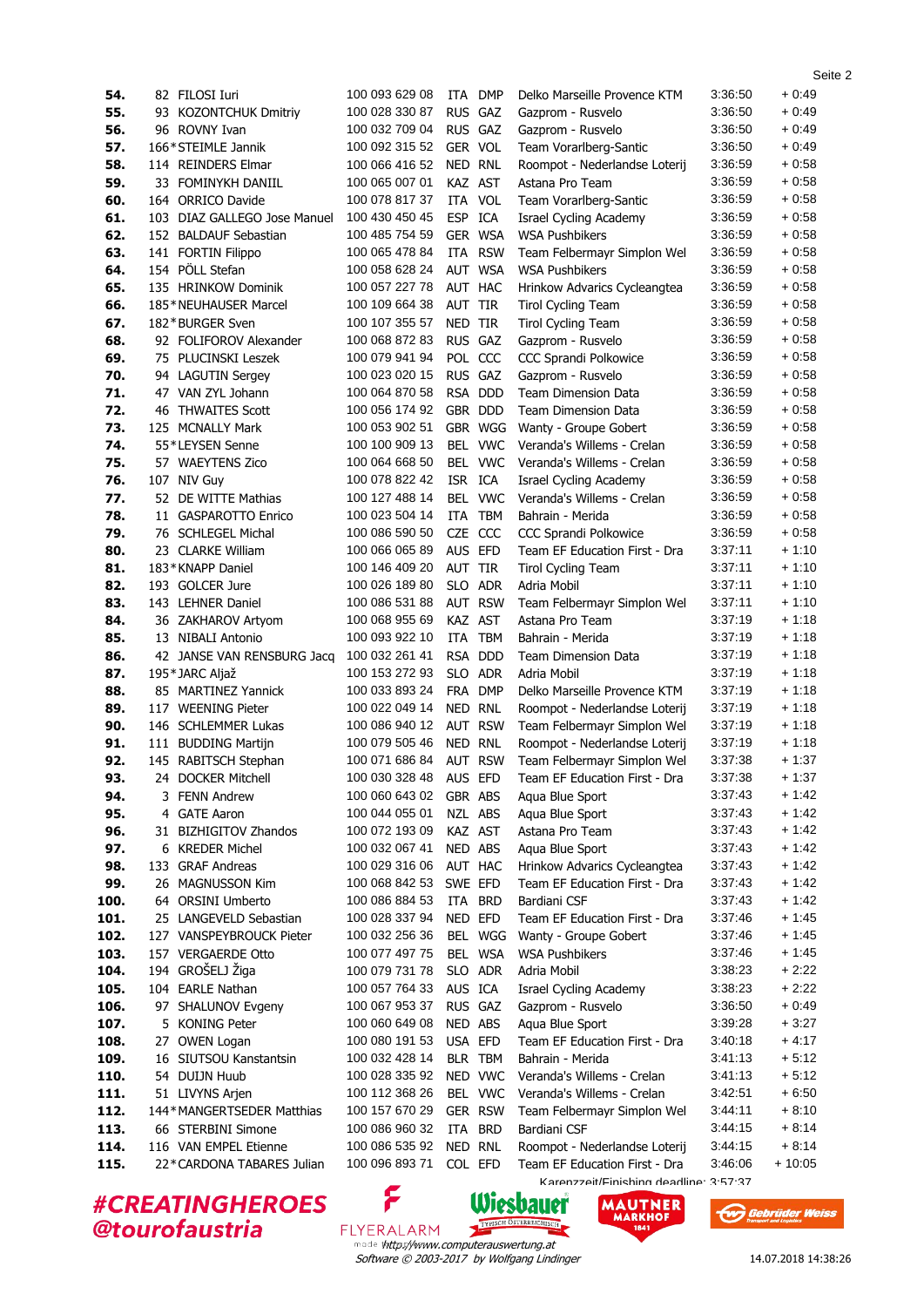Ausgeschiedene Fahrer/Retired: 1

Der Zielrichter/the finish-judge

Samstag, 14. Juli 2018

Samstag, 14. Juli 2018

Samstag, 14. Juli 2018

|      | <b>Punktewertung / Points</b><br><b>Punktwertung</b> |        |                      | Samstag, 14. Juli 2018 |  |
|------|------------------------------------------------------|--------|----------------------|------------------------|--|
| PI.  | Nr Name                                              | UCI-ID | Nat. Code Mannschaft | Punkte                 |  |
| pos. | BIB name                                             | UCI-ID | nat. code team       | Points                 |  |
|      |                                                      |        |                      | $\sim$ $\sim$          |  |

| 1.  | 17 VISCONTI Giovanni   | 100 031 056 00         | ITA TBM | Bahrain - Merida                                  | 15 |
|-----|------------------------|------------------------|---------|---------------------------------------------------|----|
| 2.  | 35 LUTSENKO Alexey     | 100 068 778 86         | KAZ AST | Astana Pro Team                                   | 12 |
| З.  | 115 VAN DER LIJKE Nick | 100 068 845 56 NED RNL |         | Roompot - Nederlandse Loterij                     | 10 |
| 4.  | 86 MIHAYLOV Nikolay    | 100 045 999 05         | BUL DMP | Delko Marseille Provence KTM                      | 8  |
| 5.  | 45 MORTON Lachlan      | 100 075 973 06         | AUS DDD | Team Dimension Data                               |    |
| 6.  | 56 VAN AERT Wout       |                        |         | 100 075 859 86 BEL VWC Veranda's Willems - Crelan | 6  |
| 7.  | 63 MARONESE Marco      | 100 100 843 44         | ITA BRD | Bardiani CSF                                      | 5  |
| 8.  | 34 GIDICH Yevgeniy     | 100 098 160 77         | KAZ AST | Astana Pro Team                                   | 4  |
| 9.  | 186 PORZNER Manuel     | 100 090 904 96         | GER TIR | Tirol Cycling Team                                | 3  |
| 10. | 2 ARCHBOLD Shane       | 100 055 066 51         | NZL ABS | Agua Blue Sport                                   | 2  |

### **Sprintwertung / Sprint Classification 1. SP Am Klosterberg Km 50,1**

| PI.  | Nr Name                | UCI-ID                 |  | Nat. Code Mannschaft                                 | Punkte         |
|------|------------------------|------------------------|--|------------------------------------------------------|----------------|
| pos. | BIB name               | UCI-ID                 |  | nat. code team                                       | Points         |
|      | 17 VISCONTI Giovanni   | 100 031 056 00 ITA TBM |  | Bahrain - Merida                                     | $\overline{4}$ |
|      | 115 VAN DER LIJKE Nick |                        |  | 100 068 845 56 NED RNL Roompot - Nederlandse Loterij | 2              |
|      | 45 MORTON Lachlan      |                        |  | 100 075 973 06 AUS DDD Team Dimension Data           |                |
|      |                        |                        |  |                                                      |                |

### **Sprintwertung / Sprint Classification 2. SP Wels Km 147,0**

|      |    | __________________     |                        |  |                                                      |        |
|------|----|------------------------|------------------------|--|------------------------------------------------------|--------|
| PI.  |    | Nr Name                | UCI-ID                 |  | Nat. Code Mannschaft                                 | Punkte |
| pos. |    | BIB name               | UCI-ID                 |  | nat. code team                                       | Points |
|      |    | 35 LUTSENKO Alexey     |                        |  | 100 068 778 86 KAZ AST Astana Pro Team               | 4      |
|      | 2. | 115 VAN DER LIJKE Nick |                        |  | 100 068 845 56 NED RNL Roompot - Nederlandse Loterij | 2      |
| 3.   |    | 17 VISCONTI Giovanni   | 100 031 056 00 ITA TBM |  | Bahrain - Merida                                     |        |
|      |    |                        |                        |  |                                                      |        |

### **Sprintwertung / Sprint Classification 3. SP Wels Km 155,2**

| PI.  | Nr Name                | UCI-ID                 |                | Nat. Code Mannschaft                                 | Punkte |
|------|------------------------|------------------------|----------------|------------------------------------------------------|--------|
| pos. | BIB name               | UCI-ID                 | nat. code team |                                                      | Points |
|      | 86 MIHAYLOV Nikolay    |                        |                | 100 045 999 05 BUL DMP Delko Marseille Provence KTM  | 4      |
|      | 17 VISCONTI Giovanni   | 100 031 056 00 ITA TBM |                | Bahrain - Merida                                     | 2      |
|      | 115 VAN DER LIJKE Nick |                        |                | 100 068 845 56 NED RNL Roompot - Nederlandse Loterij |        |

### **Bergwertung / GPM 1. GPM Cat. III Luft Km 15,1**

Samstag, 14. Juli 2018

| PI.  | Nr Name                | UCI-ID |                | Nat. Code Mannschaft                                 | Punkte |
|------|------------------------|--------|----------------|------------------------------------------------------|--------|
| pos. | BIB name               | UCI-ID | nat. code team |                                                      | Points |
|      | 35 LUTSENKO Alexey     |        |                | 100 068 778 86 KAZ AST Astana Pro Team               | -5     |
|      | 115 VAN DER LIJKE Nick |        |                | 100 068 845 56 NED RNL Roompot - Nederlandse Loterij | 3      |
| З.   | 86 MIHAYLOV Nikolay    |        |                | 100 045 999 05 BUL DMP Delko Marseille Provence KTM  |        |
|      |                        |        |                |                                                      |        |

## **#CREATINGHEROES @tourofaustria**



Wiesbauer

۶





Seite 3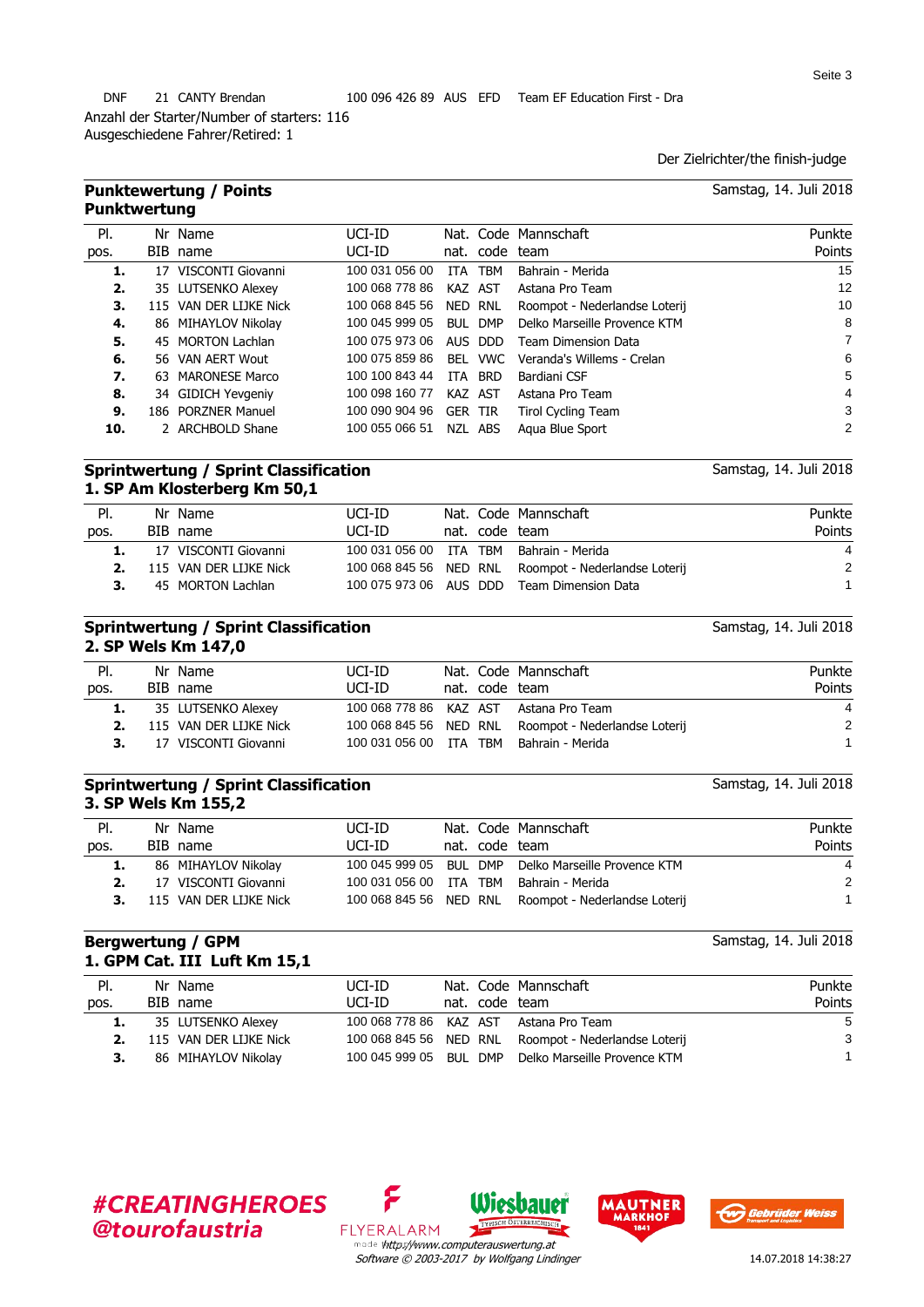Samstag, 14. Juli 2018

### **Bergwertung / GPM 2. GPM Cat. III Wieser Höhe Km 41,9**

| PI.  | Nr Name                | UCI-ID                 |                | Nat. Code Mannschaft                                 | Punkte        |
|------|------------------------|------------------------|----------------|------------------------------------------------------|---------------|
| pos. | BIB name               | UCI-ID                 | nat. code team |                                                      | <b>Points</b> |
| 1.   | 35 LUTSENKO Alexey     |                        |                | 100 068 778 86 KAZ AST Astana Pro Team               | 5             |
|      | 17 VISCONTI Giovanni   | 100 031 056 00 ITA TBM |                | Bahrain - Merida                                     | 3             |
|      | 115 VAN DER LIJKE Nick |                        |                | 100 068 845 56 NED RNL Roompot - Nederlandse Loterij |               |

### **Bergwertung / GPM 3. GPM Cat. III Kremsmünster Km 99,5**

| PI.  | Nr Name              | UCI-ID                 |                | Nat. Code Mannschaft                                | Punkte |
|------|----------------------|------------------------|----------------|-----------------------------------------------------|--------|
| pos. | BIB name             | UCI-ID                 | nat. code team |                                                     | Points |
| 1.   | 35 LUTSENKO Alexey   |                        |                | 100 068 778 86 KAZ AST Astana Pro Team              | 5      |
|      | 17 VISCONTI Giovanni | 100 031 056 00 ITA TBM |                | Bahrain - Merida                                    | 3      |
|      | 86 MIHAYLOV Nikolay  |                        |                | 100 045 999 05 BUL DMP Delko Marseille Provence KTM |        |

## **Mannschafts-Etappenklassement nach Zeit / Teams' Classification (stage) on time**

**8. Etappe / stage 8**

| PI.  |        | Code Mannschaft                                               | Platz           | Zeit                  |
|------|--------|---------------------------------------------------------------|-----------------|-----------------------|
| pos. |        | code team                                                     | position        | time                  |
|      | 1. AST | <b>Astana Pro Team</b>                                        |                 | 10:49:41              |
|      |        | 35 LUTSENKO Alexey                                            | 2               | 3:36:01               |
|      |        | 34 GIDICH Yevgeniy                                            | 8               | 3:36:50               |
|      |        | 37 ZEITS Andrey                                               | 27              | 3:36:50               |
|      |        | 2. RNL Roompot - Nederlandse Loterij                          |                 | 10:49:41<br>$+0:00$   |
|      |        | 115 VAN DER LIJKE Nick                                        | 3               | 3:36:01               |
|      |        | 113 GERTS Floris                                              | 16              | 3:36:50               |
|      |        | 112 DE GREEF Robbert                                          | 23              | 3:36:50               |
|      |        | 3. TBM Bahrain - Merida                                       |                 | 10:49:41<br>$+0:00$   |
|      |        | 17 VISCONTI Giovanni                                          | $\mathbf{1}$    | 3:36:01               |
|      |        | 12 MOHORIC Matei                                              | 30              | 3:36:50               |
|      |        | 15 PERNSTEINER Hermann                                        | 33              | 3:36:50               |
|      |        | 4. DMP Delko Marseille Provence KTM                           |                 | 10:49:41<br>$+0:00$   |
|      |        | 86 MIHAYLOV Nikolay                                           | 4               | 3:36:01               |
|      |        | 84 MADRAZO RUIZ Angel                                         | 29              | 3:36:50               |
|      |        | 87 MORENO BAZAN Javier                                        | 43              | 3:36:50               |
|      |        | 5. DDD Team Dimension Data                                    |                 | 10:49:41<br>$+0:00$   |
|      |        | 45 MORTON Lachlan                                             | 5               | 3:36:01               |
|      |        | 43 KING Benjamin                                              | 32              | 3:36:50               |
|      |        | 44 MEINTJES Louis                                             | 46              | 3:36:50               |
|      |        | 6. CCC CCC Sprandi Polkowice                                  |                 | 10:50:30<br>$+0.49$   |
|      |        | 72 KOCH Jonas                                                 | 12              | 3:36:50               |
|      |        | 77 STOSZ Patryk                                               | 13              | 3:36:50               |
|      |        | 71 CIESLIK Pawel                                              | 18              | 3:36:50               |
|      |        | 7. BRD Bardiani CSF                                           |                 | 10:50:30<br>$+0.49$   |
|      |        | 63 MARONESE Marco                                             | $\overline{7}$  | 3:36:50               |
|      |        | 61 BRESCIANI Michael                                          | 14              | 3:36:50               |
|      |        | 62 CARBONI Giovanni                                           | 37              | 3:36:50               |
|      |        | 8. WGG Wanty - Groupe Gobert                                  |                 | 10:50:30<br>$+0:49$   |
|      |        | 121 BACKAERT Frederik                                         | 15              | 3:36:50               |
|      |        | 126 VAN MELSEN Kevin                                          | 24              | 3:36:50               |
|      |        | 124 EIKING Odd Christian                                      | 28              | 3:36:50               |
|      |        | 9. HAC Hrinkow Advarics Cycleangteam                          |                 | 10:50:30<br>$+0.49$   |
|      |        | 134 HOFER Andreas                                             | 11              | 3:36:50               |
|      |        | 136 LODERER Timon                                             | 22              | 3:36:50               |
|      |        | 131 BOSMAN Patrick                                            | 44              | 3:36:50               |
|      |        | 10. VOL Team Vorarlberg-Santic                                |                 | 10:50:30<br>$+0:49$   |
|      |        | 165 SCHELLING Patrick                                         | 25              | 3:36:50               |
|      |        | 162 FRIESECKE Gian                                            | 38              | 3:36:50               |
|      |        | <b>#CREATINGHEROES</b>                                        | MAUTNER         | <b>Gebrüder Weiss</b> |
|      |        | TYPISCH ÖSTERREICHISCH<br>@tourofaustria<br><b>FLYERALARM</b> | MARKHOF<br>1841 |                       |

Samstag, 14. Juli 2018

Samstag, 14. Juli 2018

FLYERALARM made thttp://www.computerauswertung.at Software © 2003-2017 by Wolfgang Lindinger

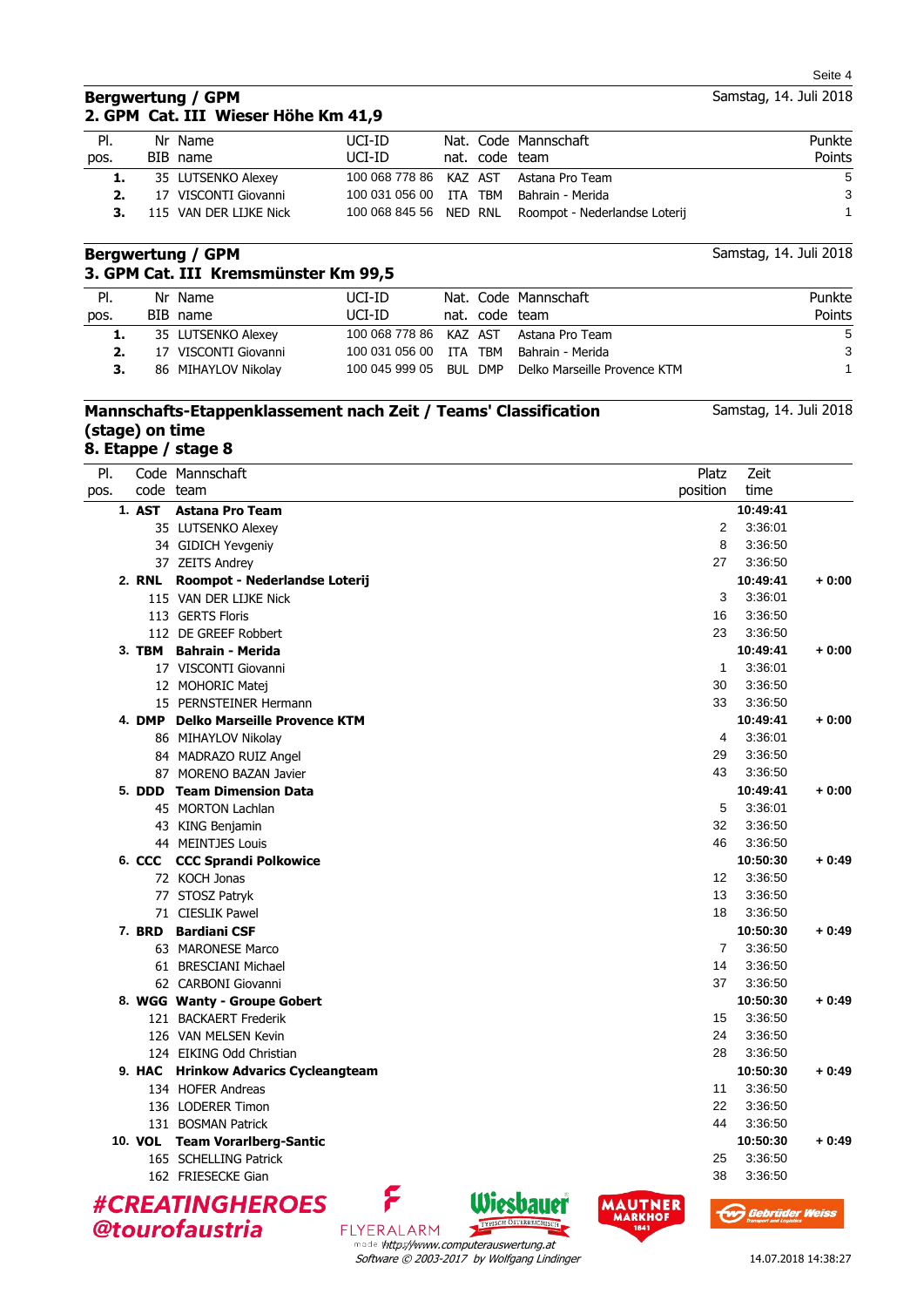|                |                                          |    |                     | Seite 5 |
|----------------|------------------------------------------|----|---------------------|---------|
|                | 167 THALMANN Roland                      | 39 | 3:36:50             |         |
| <b>11. ICA</b> | <b>Israel Cycling Academy</b>            |    | 10:50:30            | + 0:49  |
|                | 101 ANDEMESKEL Awet                      | 21 | 3:36:50             |         |
|                | 106 HERMANS Ben                          | 34 | 3:36:50             |         |
|                | 102 SCHREURS Hamish                      | 49 | 3:36:50             |         |
|                | 12. ADR Adria Mobil                      |    | 10:50:30            | $+0.49$ |
|                | 196 KATRAŠNIK Gašper                     | 20 | 3:36:50             |         |
|                | 191 BRAJKOVIC Janez                      | 41 | 3:36:50             |         |
|                | 192 GAZVODA Gregor                       | 52 | 3:36:50             |         |
|                | 13. GAZ Gazprom - Rusvelo                |    | 10:50:30            | $+0:49$ |
|                | 95 NYCH Artem                            | 42 | 3:36:50             |         |
|                | 91 ARSLANOV Ildar                        | 47 | 3:36:50             |         |
|                | 93 KOZONTCHUK Dmitriy                    | 55 | 3:36:50             |         |
| <b>14. TIR</b> | <b>Tirol Cycling Team</b>                |    | 10:50:39            | $+0:58$ |
|                | 186 PORZNER Manuel                       | 9  | 3:36:50             |         |
|                | 184 FRIEDRICH Marco                      | 36 | 3:36:50             |         |
|                | 185 NEUHAUSER Marcel                     | 66 | 3:36:59             |         |
|                | 15. RSW Team Felbermayr Simplon Wels     |    | 10:50:39            | $+0.58$ |
|                | 142 KRIZEK Matthias                      | 17 | 3:36:50             |         |
|                | 147 ZOIDL Riccardo                       | 35 | 3:36:50             |         |
|                | 141 FORTIN Filippo                       | 63 | 3:36:59             |         |
|                | 16. WSA WSA Pushbikers                   |    | 10:50:48            | $+1:07$ |
|                | 155 SALZMANN Jodok                       | 26 | 3:36:50             |         |
|                | 152 BALDAUF Sebastian                    | 62 | 3:36:59             |         |
|                | 154 PÖLL Stefan                          | 64 | 3:36:59             |         |
|                | 17. VWC Veranda's Willems - Crelan       |    | 10:50:48            | $+1:07$ |
|                | 56 VAN AERT Wout                         | 6  | 3:36:50             |         |
|                | 55 LEYSEN Senne                          | 74 | 3:36:59             |         |
|                | 57 WAEYTENS Zico                         | 75 | 3:36:59             |         |
|                | 18. ABS Agua Blue Sport                  |    | 10:51:23            | $+1:42$ |
|                | 2 ARCHBOLD Shane                         | 10 | 3:36:50             |         |
|                | 1 CHRISTIAN Mark                         | 53 | 3:36:50             |         |
|                | 3 FENN Andrew                            | 94 | 3:37:43             |         |
| 19. EFD        | Team EF Education First - Drapac P/B CAN |    | 10:52:32<br>3:37:11 | $+2:51$ |
|                | 23 CLARKE William                        | 80 |                     |         |
| 24             | <b>DOCKER Mitchell</b>                   | 93 | 3:37:38             |         |
|                | 26 MAGNUSSON Kim                         | 99 | 3:37:43             |         |







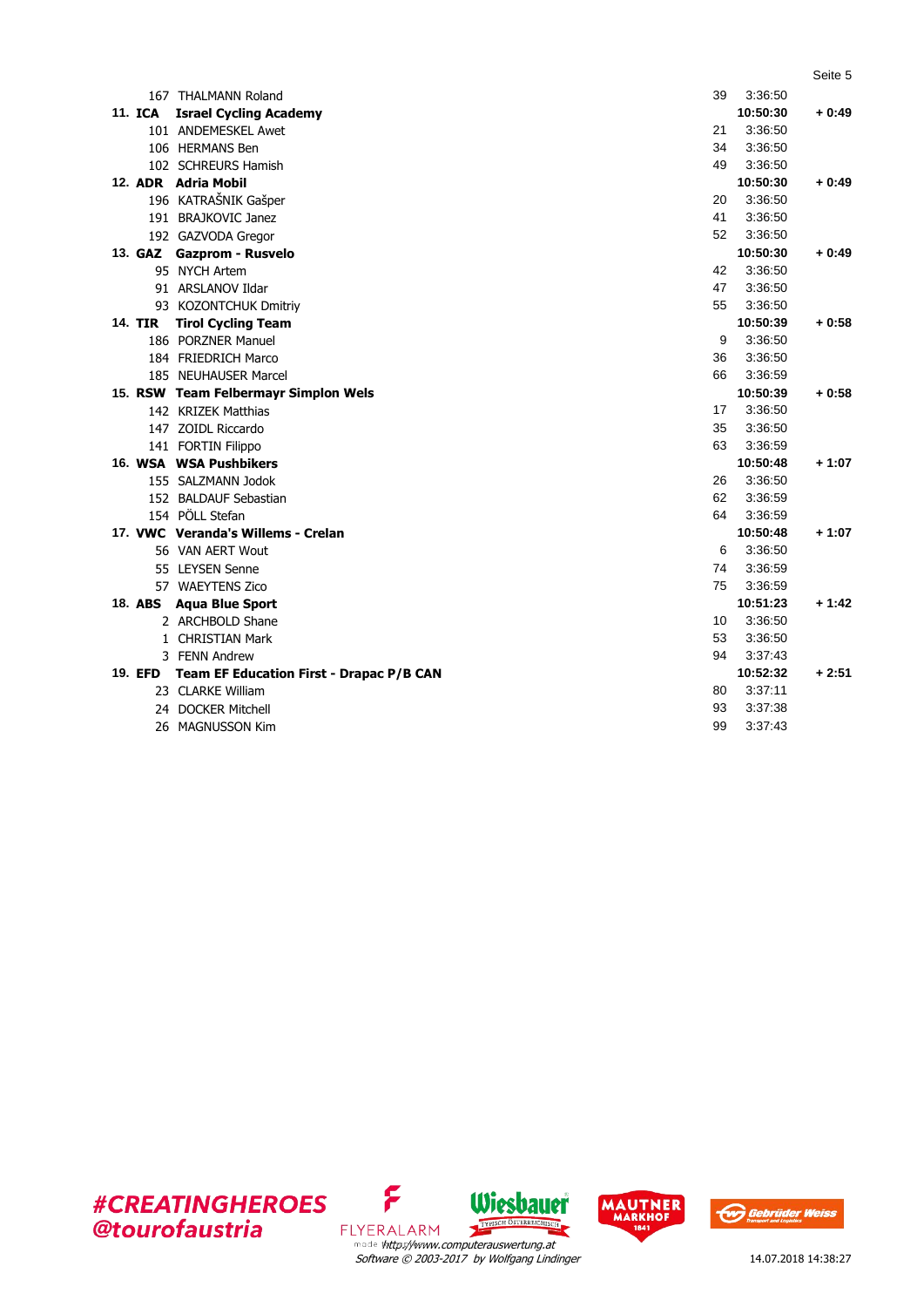### **Einzel-Gesamtklassement nach Zeit / Individual General Classification**

Seite 6

Samstag, 14. Juli 2018 Länge/distance 1169,3 km Schnitt/average 40,0 km/h

| PI.        |     | Nr Name                      | UCI-ID                           |            |                    | Nat. Code Mannschaft                | Zeit                 |                      |
|------------|-----|------------------------------|----------------------------------|------------|--------------------|-------------------------------------|----------------------|----------------------|
| pos.       |     | BIB name                     | UCI-ID                           |            | nat. code team     |                                     | time                 |                      |
| 1.         | 106 | <b>HERMANS Ben</b>           | 100 030 859 94                   | BEL ICA    |                    | Israel Cycling Academy              | 29:11:51             |                      |
| 2.         |     | 15 PERNSTEINER Hermann       | 100 068 384 80                   | AUT        | <b>TBM</b>         | Bahrain - Merida                    | 29:12:09             | $+0.18$              |
| 3.         |     | 32 CATALDO Dario             | 100 030 927 65                   | ITA        | <b>AST</b>         | Astana Pro Team                     | 29:12:35             | $+0.44$              |
| 4.         |     | 165 SCHELLING Patrick        | 100 064 690 72                   |            | SUI VOL            | Team Vorarlberg-Santic              | 29:12:52             | $+1:01$              |
| 5.         |     | 147 ZOIDL Riccardo           | 100 046 407 25                   |            | <b>AUT RSW</b>     | Team Felbermayr Simplon Wels        | 29:13:03             | $+1:12$              |
| 6.         |     | 87 MORENO BAZAN Javier       | 100 029 283 70                   | <b>ESP</b> | <b>DMP</b>         | Delko Marseille Provence KTM        | 29:13:12             | $+1:21$              |
| 7.         |     | 84 MADRAZO RUIZ Angel        | 100 054 572 42                   | <b>ESP</b> | <b>DMP</b>         | Delko Marseille Provence KTM        | 29:13:32             | $+1:41$              |
| 8.         |     | 62 CARBONI Giovanni          | 100 093 915 03                   | ITA        | <b>BRD</b>         | Bardiani CSF                        | 29:13:49             | $+1:58$              |
| 9.         |     | 161 BADILATTI Matteo         | 100 140 939 79                   | SUI        | VOL                | Team Vorarlberg-Santic              | 29:14:04             | $+2:13$              |
| 10.        |     | 95 NYCH Artem                | 100 086 878 47                   |            | RUS GAZ            | Gazprom - Rusvelo                   | 29:14:09             | $+2:18$              |
| 11.        |     | 91 ARSLANOV Ildar            | 100 086 612 72                   | <b>RUS</b> | GAZ                | Gazprom - Rusvelo                   | 29:14:38             | $+2:47$              |
| 12.        |     | 137 RAPP Jonas               | 100 094 042 33                   |            | GER HAC            | Hrinkow Advarics Cycleangteam       | 29:15:03             | $+3:12$              |
| 13.        |     | 1 CHRISTIAN Mark             | 100 064 688 70                   |            | GBR ABS            | Aqua Blue Sport                     | 29:15:08             | $+3:17$              |
| 14.        |     | 44 MEINTJES Louis            | 100 075 242 51                   |            | RSA DDD            | <b>Team Dimension Data</b>          | 29:15:20             | $+3:29$              |
| 15.        |     | 71 CIESLIK Pawel             | 100 030 374 94                   |            | POL CCC            | <b>CCC Sprandi Polkowice</b>        | 29:15:57             | $+4:06$              |
| 16.        |     | 37 ZEITS Andrey              | 100 047 036 72                   |            | KAZ AST            | Astana Pro Team                     | 29:16:26             | $+4:35$              |
| 17.        |     | 92 FOLIFOROV Alexander       | 100 068 872 83                   |            | RUS GAZ            | Gazprom - Rusvelo                   | 29:17:28             | $+5:37$              |
| 18.        |     | 191 BRAJKOVIC Janez          | 100 027 318 45                   |            | SLO ADR            | Adria Mobil                         | 29:18:59             | $+7:08$              |
| 19.        |     | 163 GEISMAYR Daniel          | 100 059 159 70                   |            | AUT VOL            | Team Vorarlberg-Santic              | 29:19:44             | $+7:53$              |
| 20.        |     | 167 THALMANN Roland          | 100 077 391 66                   |            | SUI VOL            | Team Vorarlberg-Santic              | 29:20:27             | $+8:36$              |
| 21.        |     | 152 BALDAUF Sebastian        | 100 485 754 59                   |            | GER WSA            | <b>WSA Pushbikers</b>               | 29:20:43             | $+8:52$              |
| 22.        |     | 103 DIAZ GALLEGO Jose Manuel | 100 430 450 45                   | ESP ICA    |                    | Israel Cycling Academy              | 29:21:23             | $+9.32$              |
| 23.        |     | 75 PLUCINSKI Leszek          | 100 079 941 94                   |            | POL CCC            | <b>CCC Sprandi Polkowice</b>        | 29:21:47             | $+9.56$              |
| 24.        |     | 115 VAN DER LIJKE Nick       | 100 068 845 56                   |            | NED RNL            | Roompot - Nederlandse Loterij       | 29:23:41             | $+11:50$             |
| 25.        |     | 145 RABITSCH Stephan         | 100 071 686 84                   |            | AUT RSW            | Team Felbermayr Simplon Wels        | 29:24:06             | $+12:15$             |
| 26.        |     | 123 DOUBEY Fabien            | 100 072 457 79                   |            | FRA WGG            | Wanty - Groupe Gobert               | 29:24:28             | $+12:37$             |
| 27.        |     | 45 MORTON Lachlan            | 100 075 973 06                   | <b>AUS</b> | <b>DDD</b>         | <b>Team Dimension Data</b>          | 29:26:14             | $+14:23$             |
| 28.        |     | 17 VISCONTI Giovanni         | 100 031 056 00                   | ITA        | <b>TBM</b>         | Bahrain - Merida                    | 29:27:15             | $+15.24$             |
| 29.        |     | 113 GERTS Floris             | 100 094 032 23                   |            | NED RNL            | Roompot - Nederlandse Loterij       | 29:29:22             | $+17:31$             |
| 30.        |     | 135 HRINKOW Dominik          | 100 057 227 78                   |            | AUT HAC            | Hrinkow Advarics Cycleangteam       | 29:29:38             | $+17:47$             |
| 31.        |     | 52 DE WITTE Mathias          | 100 127 488 14                   |            | BEL VWC            | Veranda's Willems - Crelan          | 29:29:41             | $+17:50$             |
| 32.        |     | 124 EIKING Odd Christian     | 100 086 710 73                   |            | NOR WGG            | Wanty - Groupe Gobert               | 29:30:56             | $+19:05$             |
| 33.        |     | 12 MOHORIC Matej             | 100 086 863 32                   | <b>SLO</b> | <b>TBM</b>         | Bahrain - Merida                    | 29:35:39             | $+23:48$             |
| 34.        |     | 164 ORRICO Davide            | 100 078 817 37                   | ITA        | <b>VOL</b>         | Team Vorarlberg-Santic              | 29:35:55             | $+24:04$             |
| 35.        |     | 35 LUTSENKO Alexey           | 100 068 778 86                   |            | KAZ AST            | Astana Pro Team                     | 29:36:06             | $+24:15$             |
| 36.        |     | 76 SCHLEGEL Michal           | 100 086 590 50                   | <b>CZE</b> | CCC                | <b>CCC Sprandi Polkowice</b>        | 29:36:44             | $+24:53$             |
| 37.        |     | 43 KING Benjamin             | 100 054 875 54                   |            | USA DDD            | <b>Team Dimension Data</b>          | 29:39:04             | $+27:13$             |
| 38.        |     | 54 DUIJN Huub                | 100 028 335 92                   |            | NED VWC            | Veranda's Willems - Crelan          | 29:40:28             | $+28:37$             |
| 39.        |     | 185*NEUHAUSER Marcel         | 100 109 664 38                   |            | AUT TIR            | <b>Tirol Cycling Team</b>           | 29:41:26             | $+29:35$             |
| 40.        |     | 121 BACKAERT Frederik        | 100 081 989 08                   |            | BEL WGG            | Wanty - Groupe Gobert               | 29:42:05             | $+30:14$             |
| 41.        |     | 13 NIBALI Antonio            | 100 093 922 10                   |            | ITA TBM            | Bahrain - Merida                    | 29:42:42             | $+30:51$             |
| 42.        |     | 101 ANDEMESKEL Awet          | 100 225 160 07                   |            | ERI ICA            | <b>Israel Cycling Academy</b>       | 29:42:45             | $+30:54$             |
| 43.        |     | 66 STERBINI Simone           | 100 086 960 32                   |            | ITA BRD            | Bardiani CSF                        | 29:44:03             | $+32:12$             |
| 44.        |     | 117 WEENING Pieter           | 100 022 049 14                   |            | NED RNL            | Roompot - Nederlandse Loterij       | 29:48:43             | $+36:52$             |
| 45.        |     | 22*CARDONA TABARES Julian    | 100 096 893 71                   |            | COL EFD            | Team EF Education First - Drapac P/ | 29:48:43             | $+36:52$             |
| 46.        |     | 86 MIHAYLOV Nikolay          | 100 045 999 05                   |            | <b>BUL DMP</b>     | Delko Marseille Provence KTM        | 29:49:10             | $+37:19$             |
| 47.        |     | 6 KREDER Michel              | 100 032 067 41                   |            | NED ABS            | Agua Blue Sport                     | 29:49:18             | $+37:27$             |
|            |     | 193 GOLCER Jure              |                                  |            |                    |                                     |                      |                      |
| 48.<br>49. |     | 94 LAGUTIN Sergey            | 100 026 189 80<br>100 023 020 15 |            | SLO ADR<br>RUS GAZ | Adria Mobil<br>Gazprom - Rusvelo    | 29:50:48<br>29:51:46 | $+38:57$<br>$+39:55$ |
| 50.        |     | 182*BURGER Sven              |                                  |            |                    |                                     |                      |                      |
|            |     |                              | 100 107 355 57                   | NED TIR    |                    | <b>Tirol Cycling Team</b>           | 29:53:28             | $+41:37$             |
| 51.        |     | 194 GROŠELJ Žiga             | 100 079 731 78                   |            | SLO ADR            | Adria Mobil                         | 29:54:28             | $+42:37$             |
| 52.        |     | 56 VAN AERT Wout             | 100 075 859 86                   |            | BEL VWC            | Veranda's Willems - Crelan          | 29:56:03             | $+44:12$             |
| 53.        |     | 126 VAN MELSEN Kevin         | 100 045 720 17                   |            | BEL WGG            | Wanty - Groupe Gobert               | 30:00:12             | $+48.21$             |
| 54.        |     | 184*FRIEDRICH Marco          | 100 101 967 04                   | AUT TIR    |                    | <b>Tirol Cycling Team</b>           | 30:00:15             | $+48:24$             |
| 55.        |     | 72 KOCH Jonas                | 100 080 322 87                   |            | GER CCC            | <b>CCC Sprandi Polkowice</b>        | 30:01:11             | $+49:20$             |
| 56.        |     | 143 LEHNER Daniel            | 100 086 531 88                   |            | <b>AUT RSW</b>     | Team Felbermayr Simplon Wels        | 30:01:57             | $+50:06$             |

**#CREATINGHEROES** @tourofaustria

Software © 2003-2017 by Wolfgang Lindinger made thttp://www.computerauswertung.at

Wiesbauer

TYPISCH ÖSTERREIG

۶

FLYERALARM



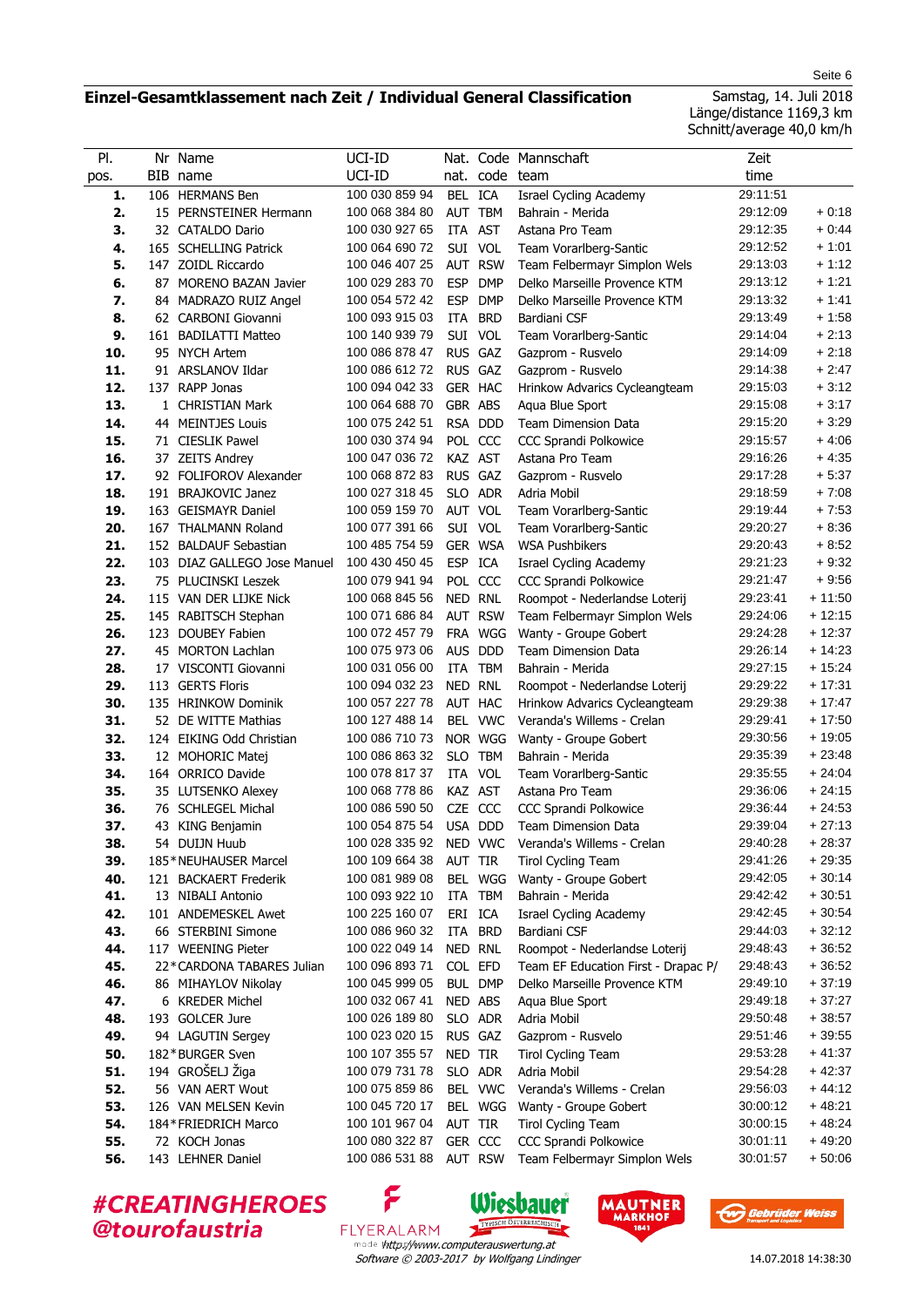| 57.  | 81 EL FARES Julien         | 100 046 803 33 |                | FRA DMP        | Delko Marseille Provence KTM        | 30:02:53 | $+51:02$                                     |
|------|----------------------------|----------------|----------------|----------------|-------------------------------------|----------|----------------------------------------------|
| 58.  | 34*GIDICH Yevgeniy         | 100 098 160 77 |                | KAZ AST        | Astana Pro Team                     | 30:03:11 | $+51:20$                                     |
| 59.  | 96 ROVNY Ivan              | 100 032 709 04 |                | RUS GAZ        | Gazprom - Rusvelo                   | 30:03:14 | $+51:23$                                     |
| 60.  | 47 VAN ZYL Johann          | 100 064 870 58 |                | RSA DDD        | <b>Team Dimension Data</b>          | 30:04:03 | $+52:12$                                     |
| 61.  | 16 SIUTSOU Kanstantsin     | 100 032 428 14 |                | BLR TBM        | Bahrain - Merida                    | 30:04:17 | $+52:26$                                     |
| 62.  | 111 BUDDING Martijn        | 100 079 505 46 |                | NED RNL        | Roompot - Nederlandse Loterij       | 30:05:01 | $+53:10$                                     |
| 63.  | 64 ORSINI Umberto          | 100 086 884 53 | ITA            | <b>BRD</b>     | Bardiani CSF                        | 30:07:10 | $+55.19$                                     |
| 64.  | 97 SHALUNOV Evgeny         | 100 067 953 37 |                | RUS GAZ        | Gazprom - Rusvelo                   | 30:08:37 | $+56.46$                                     |
| 65.  | 85 MARTINEZ Yannick        | 100 033 893 24 |                | FRA DMP        | Delko Marseille Provence KTM        | 30:09:36 | $+57:45$                                     |
| 66.  | 104 EARLE Nathan           | 100 057 764 33 | AUS ICA        |                | <b>Israel Cycling Academy</b>       | 30.11:14 | $+59:23$                                     |
| 67.  | 42 JANSE VAN RENSBURG Jacq | 100 032 261 41 |                | RSA DDD        | <b>Team Dimension Data</b>          | 30:11:15 | $+59.24$                                     |
|      |                            |                |                |                |                                     |          |                                              |
| 68.  | 77 STOSZ Patryk            | 100 079 514 55 |                | POL CCC        | CCC Sprandi Polkowice               | 30:11:28 | $+59.37$                                     |
| 69.  | 93 KOZONTCHUK Dmitriy      | 100 028 330 87 |                | RUS GAZ        | Gazprom - Rusvelo                   | 30:11:29 | $+59.38$                                     |
| 70.  | 55*LEYSEN Senne            | 100 100 909 13 |                | BEL VWC        | Veranda's Willems - Crelan          | 30:11:38 | $+59:47$                                     |
| 71.  | 11 GASPAROTTO Enrico       | 100 023 504 14 |                | ITA TBM        | Bahrain - Merida                    |          | $30:12:28 + 1:00:37$                         |
| 72.  | 142 KRIZEK Matthias        | 100 046 351 66 |                | <b>AUT RSW</b> | Team Felbermayr Simplon Wels        | 30:12:38 | $+1:00:47$                                   |
| 73.  | 171 BAJC Andi              | 100 046 103 12 |                | SLO MBS        | My Bike Stevens                     |          | $30:14:00 + 1:02:09$                         |
| 74.  | 25 LANGEVELD Sebastian     | 100 028 337 94 | NED EFD        |                | Team EF Education First - Drapac P/ |          | $30:14:26 + 1:02:35$                         |
| 75.  | 162 FRIESECKE Gian         | 100 086 730 93 |                | SUI VOL        | Team Vorarlberg-Santic              |          | $30:16:20 + 1:04:29$                         |
| 76.  | 24 DOCKER Mitchell         | 100 030 328 48 | AUS EFD        |                | Team EF Education First - Drapac P/ |          | $30:16:39 + 1:04:48$                         |
| 77.  | 82 FILOSI Iuri             | 100 093 629 08 |                | ITA DMP        | Delko Marseille Provence KTM        |          | $30:21:14 + 1:09:23$                         |
| 78.  | 4 GATE Aaron               | 100 044 055 01 |                | NZL ABS        | Aqua Blue Sport                     |          | $30:21:56 + 1:10:05$                         |
| 79.  | 116 VAN EMPEL Etienne      | 100 086 535 92 | NED RNL        |                | Roompot - Nederlandse Loterij       |          | $30:22:32 + 1:10:41$                         |
| 80.  | 33 FOMINYKH DANIIL         | 100 065 007 01 | KAZ AST        |                | Astana Pro Team                     |          | $30:24:02 + 1:12:11$                         |
| 81.  | 46 THWAITES Scott          | 100 056 174 92 |                | GBR DDD        | <b>Team Dimension Data</b>          |          | $30:24:49 + 1:12:58$                         |
| 82.  | 192 GAZVODA Gregor         | 100 020 720 43 |                | SLO ADR        | Adria Mobil                         |          | $30:24:54$ + 1:13:03                         |
| 83.  | 61 BRESCIANI Michael       | 100 089 832 91 |                | ITA BRD        | Bardiani CSF                        |          | $30:25:51 + 1:14:00$                         |
| 84.  | 146 SCHLEMMER Lukas        | 100 086 940 12 |                | AUT RSW        | Team Felbermayr Simplon Wels        |          | $30:28:53 + 1:17:02$                         |
| 85.  | 26 MAGNUSSON Kim           | 100 068 842 53 | SWE EFD        |                | Team EF Education First - Drapac P/ | 30:29:21 | $+1:17:30$                                   |
| 86.  | 107 NIV Guy                | 100 078 822 42 |                | ISR ICA        | Israel Cycling Academy              |          | $30:30:00 + 1:18:09$                         |
| 87.  | 23 CLARKE William          | 100 066 065 89 | AUS EFD        |                | Team EF Education First - Drapac P/ |          | $30.30:17 + 1:18:26$                         |
| 88.  | 136 LODERER Timon          | 100 117 249 57 |                | GER HAC        | Hrinkow Advarics Cycleangteam       |          | $30:30:29 + 1:18:38$                         |
| 89.  | 5 KONING Peter             | 100 060 649 08 | NED ABS        |                | Aqua Blue Sport                     |          | $30:30:32 + 1:18:41$                         |
| 90.  | 155 SALZMANN Jodok         | 100 081 459 60 |                | AUT WSA        | <b>WSA Pushbikers</b>               |          | $30:31:08 + 1:19:17$                         |
| 91.  | 127 VANSPEYBROUCK Pieter   | 100 032 256 36 |                | BEL WGG        | Wanty - Groupe Gobert               |          | $30:31:43 + 1:19:52$                         |
| 92.  | 154 PÖLL Stefan            | 100 058 628 24 |                | AUT WSA        | <b>WSA Pushbikers</b>               |          | $30:32:06 + 1:20:15$                         |
| 93.  | 51 LIVYNS Arjen            | 100 112 368 26 |                | BEL VWC        | Veranda's Willems - Crelan          |          | $30:33:46 + 1:21:55$                         |
| 94.  | 112 DE GREEF Robbert       | 100 081 934 50 |                | NED RNL        | Roompot - Nederlandse Loterij       |          | $30:35:14$ + 1:23:23                         |
| 95.  | 157 VERGAERDE Otto         | 100 077 497 75 |                | BEL WSA        | <b>WSA Pushbikers</b>               |          | $30:36:47 + 1:24:56$                         |
|      | 196 KATRAŠNIK Gašper       |                |                |                |                                     |          |                                              |
| 96.  |                            | 100 086 783 49 |                | SLO ADR        | Adria Mobil                         |          | $30:39:41 + 1:27:50$<br>$30:39:44$ + 1:27:53 |
| 97.  | 166*STEIMLE Jannik         | 100 092 315 52 | GER VOL        |                | Team Vorarlberg-Santic              |          |                                              |
| 98.  | 36 ZAKHAROV Artyom         | 100 068 955 69 | KAZ AST        |                | Astana Pro Team                     |          | $30:40:40 + 1:28:49$                         |
| 99.  | 57 WAEYTENS Zico           | 100 064 668 50 |                | BEL VWC        | Veranda's Willems - Crelan          |          | $30:41:56 + 1:30:05$                         |
| 100. | 114 REINDERS Elmar         | 100 066 416 52 |                | NED RNL        | Roompot - Nederlandse Loterij       |          | $30:42:30 + 1:30:39$                         |
| 101. | 125 MCNALLY Mark           | 100 053 902 51 |                | GBR WGG        | Wanty - Groupe Gobert               |          | $30:46:05 + 1:34:14$                         |
| 102. | 195*JARC Aljaž             | 100 153 272 93 |                | SLO ADR        | Adria Mobil                         | 30:46:31 | $+1:34:40$                                   |
| 103. | 102 SCHREURS Hamish        | 100 078 106 05 | NZL ICA        |                | <b>Israel Cycling Academy</b>       |          | $30:49:09 + 1:37:18$                         |
| 104. | 2 ARCHBOLD Shane           | 100 055 066 51 |                | NZL ABS        | Agua Blue Sport                     |          | $30:49:57 + 1:38:06$                         |
| 105. | 141 FORTIN Filippo         | 100 065 478 84 |                | ITA RSW        | Team Felbermayr Simplon Wels        |          | $30:50:46 + 1:38:55$                         |
| 106. | 63 MARONESE Marco          | 100 100 843 44 |                | ITA BRD        | Bardiani CSF                        |          | $30:51:35 + 1:39:44$                         |
| 107. | 31 BIZHIGITOV Zhandos      | 100 072 193 09 | KAZ AST        |                | Astana Pro Team                     |          | $30.52.43 + 1.40.52$                         |
| 108. | 133 GRAF Andreas           | 100 029 316 06 |                | AUT HAC        | Hrinkow Advarics Cycleangteam       |          | $30:58:17 + 1:46:26$                         |
| 109. | 131 BOSMAN Patrick         | 100 086 532 89 |                | AUT HAC        | Hrinkow Advarics Cycleangteam       |          | $30:59:03 + 1:47:12$                         |
| 110. | 3 FENN Andrew              | 100 060 643 02 | GBR ABS        |                | Aqua Blue Sport                     | 30:59:19 | $+1:47:28$                                   |
| 111. | 27 OWEN Logan              | 100 080 191 53 | USA EFD        |                | Team EF Education First - Drapac P/ |          | $31:00:13 + 1:48:22$                         |
| 112. | 134 HOFER Andreas          | 100 068 243 36 |                | AUT HAC        | Hrinkow Advarics Cycleangteam       | 31:01:49 | $+1:49:58$                                   |
| 113. | 183*KNAPP Daniel           | 100 146 409 20 | AUT TIR        |                | <b>Tirol Cycling Team</b>           | 31:06:23 | $+1:54:32$                                   |
| 114. | 144*MANGERTSEDER Matthias  | 100 157 670 29 |                | <b>GER RSW</b> | Team Felbermayr Simplon Wels        | 31:07:15 | $+1:55:24$                                   |
| 115. | 186*PORZNER Manuel         | 100 090 904 96 | <b>GER TIR</b> |                | <b>Tirol Cycling Team</b>           |          | $31:14:05 + 2:02:14$                         |
|      |                            |                |                |                |                                     |          |                                              |

Der Zielrichter/the finish-judge

# **#CREATINGHEROES @tourofaustria**



Wiesbauer

۶



Seite 7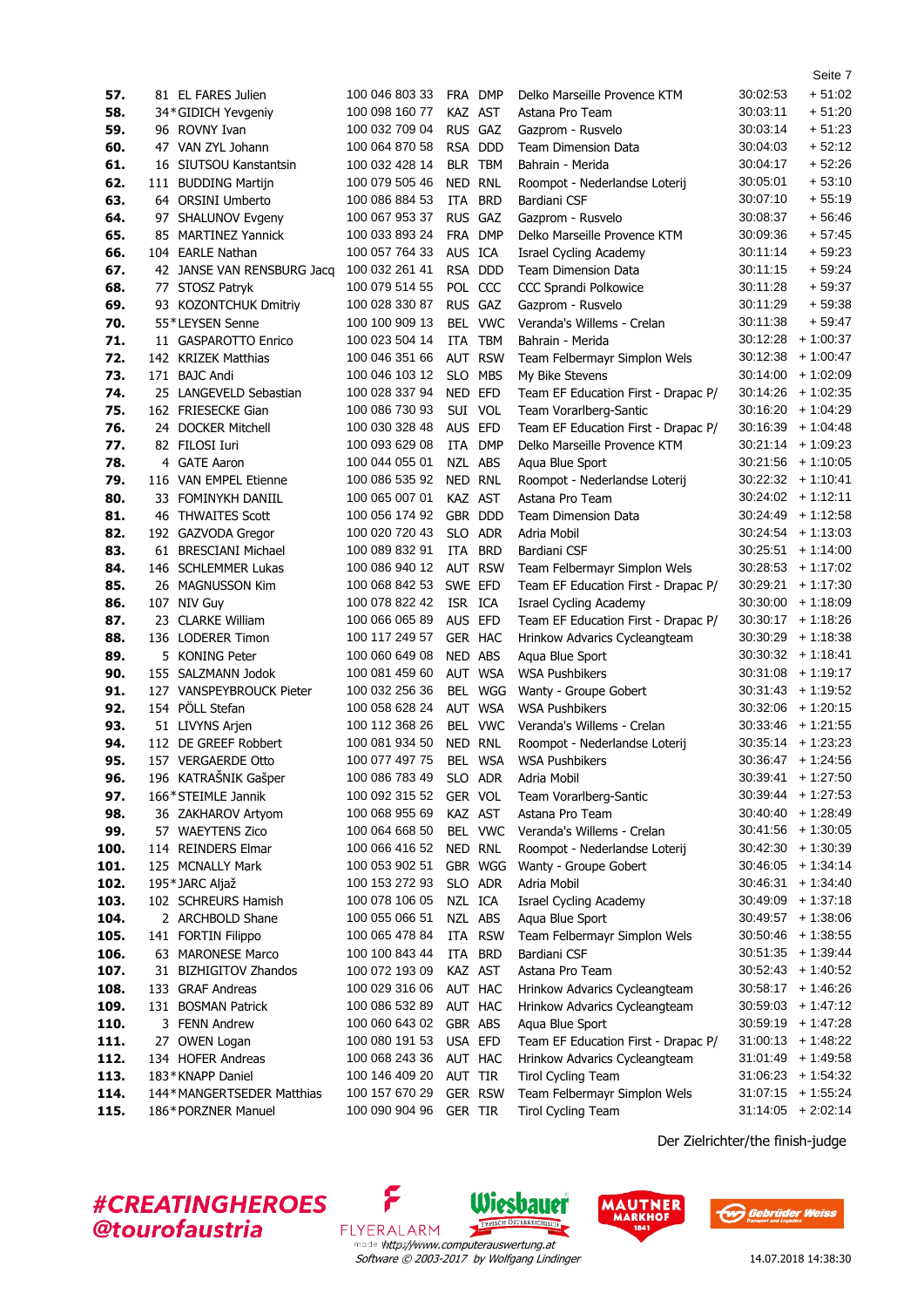Seite 8 Samstag, 14. Juli 2018

### **Einzel-Gesamtklassement nach Punkten / Points General Classification**

| PI.        | Nr Name                             | UCI-ID         |                |                | Nat. Code Mannschaft                    | Punkte           |
|------------|-------------------------------------|----------------|----------------|----------------|-----------------------------------------|------------------|
| pos.       | BIB name                            | UCI-ID         | nat.           | code           | team                                    | Points           |
| 1.         | 17 VISCONTI Giovanni                | 100 031 056 00 | ITA            | <b>TBM</b>     | Bahrain - Merida                        | 68               |
| 2.         | 12 MOHORIC Matej                    | 100 086 863 32 | <b>SLO</b>     | <b>TBM</b>     | Bahrain - Merida                        | 65               |
| 3.         | 35 LUTSENKO Alexey                  | 100 068 778 86 | KAZ AST        |                | Astana Pro Team                         | 47               |
| 4.         | 106 HERMANS Ben                     | 100 030 859 94 | BEL ICA        |                | <b>Israel Cycling Academy</b>           | 26               |
| 5.         | 32 CATALDO Dario                    | 100 030 927 65 |                | ITA AST        | Astana Pro Team                         | 26               |
| 6.         | 115 VAN DER LIJKE Nick              | 100 068 845 56 | NED RNL        |                | Roompot - Nederlandse Loterij           | 25               |
| 7.         | 124 EIKING Odd Christian            | 100 086 710 73 |                | NOR WGG        | Wanty - Groupe Gobert                   | 25               |
| 8.         | 13 NIBALI Antonio                   | 100 093 922 10 | ITA            | <b>TBM</b>     | Bahrain - Merida                        | 23               |
| 9.         | 56 VAN AERT Wout                    | 100 075 859 86 |                | BEL VWC        | Veranda's Willems - Crelan              | 23               |
| 10.        | 15 PERNSTEINER Hermann              | 100 068 384 80 |                | AUT TBM        | Bahrain - Merida                        | 21               |
| 11.        | 164 ORRICO Davide                   | 100 078 817 37 |                | ITA VOL        | Team Vorarlberg-Santic                  | 20               |
| 12.        | 54 DUIJN Huub                       | 100 028 335 92 |                | NED VWC        | Veranda's Willems - Crelan              | 20               |
| 13.        | 4 GATE Aaron                        | 100 044 055 01 |                | NZL ABS        | Aqua Blue Sport                         | 19               |
| 14.        | 147 ZOIDL Riccardo                  | 100 046 407 25 |                | <b>AUT RSW</b> | Team Felbermayr Simplon Wels            | 18               |
| 15.        | 117 WEENING Pieter                  | 100 022 049 14 |                | NED RNL        | Roompot - Nederlandse Loterij           | 17               |
| 16.        | 66 STERBINI Simone                  | 100 086 960 32 | ITA            | <b>BRD</b>     | Bardiani CSF                            | 17               |
| 17.        | 45 MORTON Lachlan                   | 100 075 973 06 | <b>AUS</b>     | <b>DDD</b>     | <b>Team Dimension Data</b>              | 16               |
| 18.        | 6 KREDER Michel                     | 100 032 067 41 | NED ABS        |                | Aqua Blue Sport                         | 16               |
| 19.        | 71 CIESLIK Pawel                    | 100 030 374 94 |                | POL CCC        | <b>CCC Sprandi Polkowice</b>            | 15               |
| 20.        | 95 NYCH Artem                       | 100 086 878 47 |                | RUS GAZ        | Gazprom - Rusvelo                       | 13               |
| 21.        | 185 NEUHAUSER Marcel                | 100 109 664 38 | AUT TIR        |                | <b>Tirol Cycling Team</b>               | 12               |
| 22.        | 86 MIHAYLOV Nikolay                 | 100 045 999 05 |                | <b>BUL DMP</b> | Delko Marseille Provence KTM            | 12               |
| 23.        | 92 FOLIFOROV Alexander              | 100 068 872 83 |                | RUS GAZ        | Gazprom - Rusvelo                       | 12               |
| 24.        | 165 SCHELLING Patrick               | 100 064 690 72 |                | SUI VOL        | Team Vorarlberg-Santic                  | 11               |
| 25.        | 87 MORENO BAZAN Javier              | 100 029 283 70 | <b>ESP</b>     | <b>DMP</b>     | Delko Marseille Provence KTM            | 11               |
| 26.        | 113 GERTS Floris                    | 100 094 032 23 |                | NED RNL        | Roompot - Nederlandse Loterij           | 11               |
| 27.        | 121 BACKAERT Frederik               | 100 081 989 08 |                | BEL WGG        | Wanty - Groupe Gobert                   | 11               |
| 28.        | 61 BRESCIANI Michael                | 100 089 832 91 | ITA            | <b>BRD</b>     | Bardiani CSF                            | $10$             |
| 29.        | 142 KRIZEK Matthias                 | 100 046 351 66 |                | <b>AUT RSW</b> | Team Felbermayr Simplon Wels            | $\boldsymbol{9}$ |
| 30.        | 1 CHRISTIAN Mark                    | 100 064 688 70 | GBR ABS        |                | Aqua Blue Sport                         | 9                |
|            |                                     | 100 054 572 42 | <b>ESP</b>     | <b>DMP</b>     |                                         | 8                |
| 31.<br>32. | 84 MADRAZO RUIZ Angel               | 100 140 939 79 |                |                | Delko Marseille Provence KTM            | 8                |
| 33.        | 161 BADILATTI Matteo                | 100 047 036 72 | KAZ AST        | SUI VOL        | Team Vorarlberg-Santic                  | $\boldsymbol{7}$ |
| 34.        | 37 ZEITS Andrey<br>194 GROŠELJ Žiga | 100 079 731 78 |                | SLO ADR        | Astana Pro Team                         | 6                |
| 35.        |                                     |                |                |                | Adria Mobil                             |                  |
|            | 34 GIDICH Yevgeniy                  | 100 098 160 77 |                | KAZ AST        | Astana Pro Team                         | 6                |
| 36.        | 63 MARONESE Marco                   | 100 100 843 44 | ITA            | <b>BRD</b>     | Bardiani CSF                            | 5<br>4           |
| 37.        | 136 LODERER Timon                   | 100 117 249 57 |                | GER HAC        | Hrinkow Advarics Cycleangteam           |                  |
| 38.        | 44 MEINTJES Louis                   | 100 075 242 51 |                | RSA DDD        | Team Dimension Data                     | 3<br>3           |
| 39.        | 167 THALMANN Roland                 | 100 077 391 66 |                | SUI VOL        | Team Vorarlberg-Santic                  | 3                |
| 40.        | 116 VAN EMPEL Etienne               | 100 086 535 92 |                | NED RNL        | Roompot - Nederlandse Loterij           |                  |
| 41.        | 186 PORZNER Manuel                  | 100 090 904 96 | <b>GER TIR</b> |                | <b>Tirol Cycling Team</b>               | 3                |
| 42.        | 62 CARBONI Giovanni                 | 100 093 915 03 |                | ITA BRD        | Bardiani CSF                            | 2                |
| 43.        | 163 GEISMAYR Daniel                 | 100 059 159 70 |                | AUT VOL        | Team Vorarlberg-Santic                  | 2                |
| 44.        | 76 SCHLEGEL Michal                  | 100 086 590 50 |                | CZE CCC        | <b>CCC Sprandi Polkowice</b>            | 2                |
| 45.        | 2 ARCHBOLD Shane                    | 100 055 066 51 |                | NZL ABS        | Aqua Blue Sport                         | 2                |
| 46.        | 23 CLARKE William                   | 100 066 065 89 |                | AUS EFD        | Team EF Education First - Drapac P/B CA | 1                |
| 47.        | 166 STEIMLE Jannik                  | 100 092 315 52 |                | GER VOL        | Team Vorarlberg-Santic                  | 1                |
| 48.        | 134 HOFER Andreas                   | 100 068 243 36 |                | AUT HAC        | Hrinkow Advarics Cycleangteam           | 1                |

### **Berg-Gesamtklassement nach Punkten / Mountain General Classification**

۶

FLYERALARM

| PI.  | Nr Name              | UCI-ID                 |                | Nat. Code Mannschaft    | Punkte |
|------|----------------------|------------------------|----------------|-------------------------|--------|
| pos. | BIB name             | UCI-ID                 | nat. code team |                         | Points |
| 1.   | 4 GATE Aaron         | 100 044 055 01         |                | NZL ABS Agua Blue Sport | 81     |
| 2.   | 164 ORRICO Davide    | 100 078 817 37 ITA VOL |                | Team Vorarlberg-Santic  | 53     |
| З.   | 35 LUTSENKO Alexey   | 100 068 778 86 KAZ AST |                | Astana Pro Team         | 40     |
| 4.   | 12 MOHORIC Matej     | 100 086 863 32 SLO TBM |                | Bahrain - Merida        | 30     |
| 5.   | 185 NEUHAUSER Marcel | 100 109 664 38 AUT TIR |                | Tirol Cycling Team      | 21     |
|      |                      |                        |                |                         |        |

#CREATINGHEROES @tourofaustria

Software © 2003-2017 by Wolfgang Lindinger made thttp://www.computerauswertung.at

Wiesbauer

TYPISCH ÖSTERREN





Samstag, 14. Juli 2018

14.07.2018 14:38:33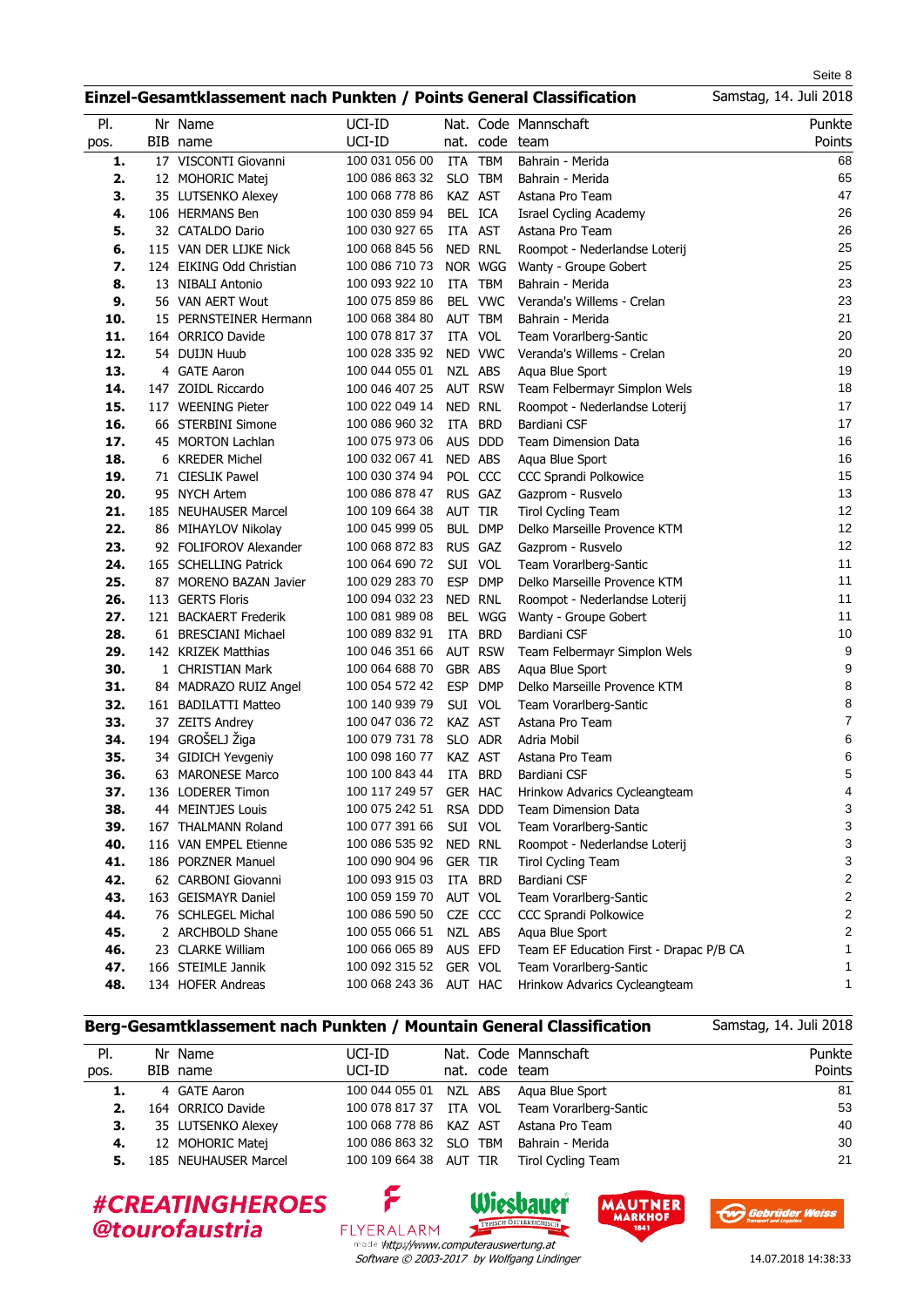| 6.  |     | 13 NIBALI Antonio             | 100 093 922 10 |     | ITA TBM        | Bahrain - Merida                        | 18 |
|-----|-----|-------------------------------|----------------|-----|----------------|-----------------------------------------|----|
| 7.  | 117 | <b>WEENING Pieter</b>         | 100 022 049 14 |     | NED RNL        | Roompot - Nederlandse Loterij           | 16 |
| 8.  |     | 142 KRIZEK Matthias           | 100 046 351 66 |     | AUT RSW        | Team Felbermayr Simplon Wels            | 16 |
| 9.  |     | 106 HERMANS Ben               | 100 030 859 94 |     | BEL ICA        | Israel Cycling Academy                  | 15 |
| 10. | 17  | VISCONTI Giovanni             | 100 031 056 00 |     | ITA TBM        | Bahrain - Merida                        | 14 |
| 11. |     | 92 FOLIFOROV Alexander        | 100 068 872 83 |     | RUS GAZ        | Gazprom - Rusvelo                       | 14 |
| 12. |     | 84 MADRAZO RUIZ Angel         | 100 054 572 42 | ESP | DMP            | Delko Marseille Provence KTM            | 12 |
| 13. | 45  | <b>MORTON Lachlan</b>         | 100 075 973 06 |     | AUS DDD        | <b>Team Dimension Data</b>              | 12 |
| 14. | 66  | <b>STERBINI Simone</b>        | 100 086 960 32 | ITA | <b>BRD</b>     | Bardiani CSF                            | 12 |
| 15. |     | 15 PERNSTEINER Hermann        | 100 068 384 80 |     | AUT TBM        | Bahrain - Merida                        | 10 |
| 16. | 22  | <b>CARDONA TABARES Julian</b> | 100 096 893 71 |     | COL EFD        | Team EF Education First - Drapac P/B CA | 8  |
| 17. |     | 32 CATALDO Dario              | 100 030 927 65 |     | ITA AST        | Astana Pro Team                         | 8  |
| 18. |     | 56 VAN AERT Wout              | 100 075 859 86 |     | BEL VWC        | Veranda's Willems - Crelan              | 8  |
| 19. | 161 | <b>BADILATTI Matteo</b>       | 100 140 939 79 |     | SUI VOL        | Team Vorarlberg-Santic                  | 6  |
| 20. |     | 71 CIESLIK Pawel              | 100 030 374 94 |     | POL CCC        | <b>CCC Sprandi Polkowice</b>            | 6  |
| 21. |     | 16 SIUTSOU Kanstantsin        | 100 032 428 14 |     | BLR TBM        | Bahrain - Merida                        | 5  |
| 22. |     | 165 SCHELLING Patrick         | 100 064 690 72 |     | SUI VOL        | Team Vorarlberg-Santic                  | 4  |
| 23. | 87  | <b>MORENO BAZAN Javier</b>    | 100 029 283 70 |     | ESP DMP        | Delko Marseille Provence KTM            | 4  |
| 24. |     | 95 NYCH Artem                 | 100 086 878 47 |     | RUS GAZ        | Gazprom - Rusvelo                       | 4  |
| 25. | 115 | VAN DER LIJKE Nick            | 100 068 845 56 |     | NED RNL        | Roompot - Nederlandse Loterij           | 4  |
| 26. |     | 135 HRINKOW Dominik           | 100 057 227 78 |     | AUT HAC        | Hrinkow Advarics Cycleangteam           | 4  |
| 27. |     | 86 MIHAYLOV Nikolay           | 100 045 999 05 |     | <b>BUL DMP</b> | Delko Marseille Provence KTM            | 4  |
| 28. | 11  | <b>GASPAROTTO Enrico</b>      | 100 023 504 14 |     | ITA TBM        | Bahrain - Merida                        | 4  |
| 29. | 61  | <b>BRESCIANI Michael</b>      | 100 089 832 91 | ITA | <b>BRD</b>     | Bardiani CSF                            | 4  |
| 30. |     | 134 HOFER Andreas             | 100 068 243 36 |     | AUT HAC        | Hrinkow Advarics Cycleangteam           | 4  |
| 31. |     | 154 PÖLL Stefan               | 100 058 628 24 |     | AUT WSA        | <b>WSA Pushbikers</b>                   | 2  |
| 32. |     | 136 LODERER Timon             | 100 117 249 57 |     | GER HAC        | Hrinkow Advarics Cycleangteam           | 1  |
|     |     |                               |                |     |                |                                         |    |

## **Gesamtwertung bester Österreicher / General best austrian classification**

| PI.  | Nr  | Name                   | UCI-ID         | Nat.       |                | Code Mannschaft               | Zeit     |            |
|------|-----|------------------------|----------------|------------|----------------|-------------------------------|----------|------------|
| pos. | BIB | name                   | UCI-ID         | nat.       | code           | team                          | time     |            |
| 1.   |     | 15 PERNSTEINER Hermann | 100 068 384 80 | <b>AUT</b> | <b>TBM</b>     | Bahrain - Merida              | 29:12:09 |            |
| 2.   |     | 147 ZOIDL Riccardo     | 100 046 407 25 |            | <b>AUT RSW</b> | Team Felbermayr Simplon Wels  | 29:13:03 | $+0.54$    |
| 3.   | 163 | <b>GEISMAYR Daniel</b> | 100 059 159 70 |            | AUT VOL        | Team Vorarlberg-Santic        | 29:19:44 | $+7:35$    |
| 4.   |     | 145 RABITSCH Stephan   | 100 071 686 84 |            | <b>AUT RSW</b> | Team Felbermayr Simplon Wels  | 29:24:06 | $+11:57$   |
| 5.   |     | 135 HRINKOW Dominik    | 100 057 227 78 |            | AUT HAC        | Hrinkow Advarics Cycleangteam | 29:29:38 | $+17:29$   |
| 6.   |     | 185*NEUHAUSER Marcel   | 100 109 664 38 | AUT TIR    |                | Tirol Cycling Team            | 29:41:26 | $+29:17$   |
| 7.   |     | 184*FRIEDRICH Marco    | 100 101 967 04 | AUT TIR    |                | <b>Tirol Cycling Team</b>     | 30:00:15 | $+48:06$   |
| 8.   |     | 143 LEHNER Daniel      | 100 086 531 88 | AUT        | <b>RSW</b>     | Team Felbermayr Simplon Wels  | 30:01:57 | $+49:48$   |
| 9.   |     | 142 KRIZEK Matthias    | 100 046 351 66 | AUT        | <b>RSW</b>     | Team Felbermayr Simplon Wels  | 30:12:38 | $+1:00:29$ |
| 10.  |     | 146 SCHLEMMER Lukas    | 100 086 940 12 | AUT        | <b>RSW</b>     | Team Felbermayr Simplon Wels  | 30:28:53 | $+1:16:44$ |
| 11.  |     | 155 SALZMANN Jodok     | 100 081 459 60 | <b>AUT</b> | WSA            | <b>WSA Pushbikers</b>         | 30.31.08 | $+1:18:59$ |
| 12.  |     | 154 PÖLL Stefan        | 100 058 628 24 | AUT        | <b>WSA</b>     | <b>WSA Pushbikers</b>         | 30:32:06 | $+1:19:57$ |
| 13.  |     | 133 GRAF Andreas       | 100 029 316 06 | AUT        | HAC            | Hrinkow Advarics Cycleangteam | 30:58:17 | $+1:46:08$ |
| 14.  |     | 131 BOSMAN Patrick     | 100 086 532 89 | AUT        | HAC            | Hrinkow Advarics Cycleangteam | 30:59:03 | $+1:46:54$ |
| 15.  |     | 134 HOFER Andreas      | 100 068 243 36 | AUT        | <b>HAC</b>     | Hrinkow Advarics Cycleangteam | 31:01:49 | $+1.49.40$ |
| 16.  |     | 183*KNAPP Daniel       | 100 146 409 20 | AUT TIR    |                | <b>Tirol Cycling Team</b>     | 31:06:23 | $+1:54:14$ |
|      |     |                        |                |            |                |                               |          |            |

### **Mannschafts-Gesamtklassement nach Zeit / Teams' General Classification on time 8. Etappe / stage 8**

| PI.  |               | Code Mannschaft                                               | Zeit                                                                                                           |
|------|---------------|---------------------------------------------------------------|----------------------------------------------------------------------------------------------------------------|
| pos. |               | code team                                                     | time                                                                                                           |
|      | <b>1. TBM</b> | Bahrain - Merida                                              | 87:34:14                                                                                                       |
|      | <b>2.</b> VOL | Team Vorarlberg-Santic                                        | 87:45:01<br>$+10:47$                                                                                           |
|      | <b>3. GAZ</b> | Gazprom - Rusvelo                                             | $+12:05$<br>87:46:19                                                                                           |
|      | <b>4. AST</b> | Astana Pro Team                                               | $+17:15$<br>87:51:29                                                                                           |
|      | <b>5.</b> DMP | Delko Marseille Provence KTM                                  | $+29:09$<br>88:03:23                                                                                           |
|      | <b>6. CCC</b> | <b>CCC Sprandi Polkowice</b>                                  | $+33:48$<br>88:08:02                                                                                           |
|      | <b>7.</b> DDD | <b>Team Dimension Data</b>                                    | $+35.25$<br>88:09:39                                                                                           |
|      |               | <b>#CREATINGHEROES</b><br>@tourofaustria<br><b>FLYERALARM</b> | <b>Wieshauer</b><br><b>AUTNER</b><br><b>Gebrüder Weiss</b><br><b>MARKHOF</b><br>TYPISCH ÖSTERREICHISCH<br>1841 |

Software © 2003-2017 by Wolfgang Lindinger http://www.computerauswertung.at



Seite 9

Samstag, 14. Juli 2018

Samstag, 14. Juli 2018